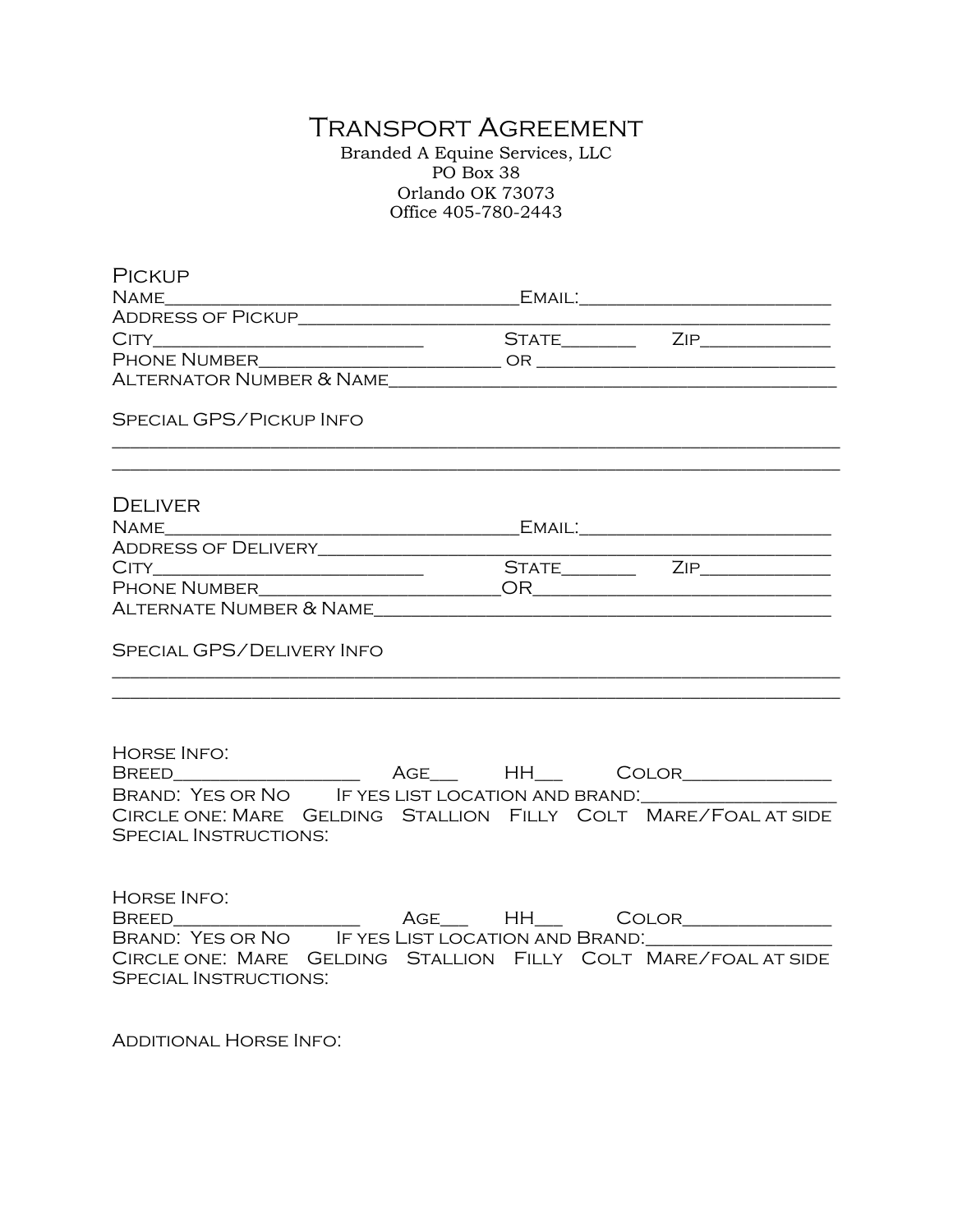The OWNER agrees to the following:

- 1) Negative Current Coggins EIA-copy to be sent before transport via text or email so Transporter may confirm. We also are registered with GVL Global Vet Link and may be emailed
- 2) CURRENT HEALTH CERTIFICATE MAY INCLUDE VSV VESICULAR STOMATITIS Virus-copy to be sent before transport {Branded A Equine Services, LLC-PO Box 38-Orlando OK 73073-Stan or Walker Alexander. S: 405-747-7461, W: 580-370-9156}
- 3) Both Coggins and Health Certificate paper copies must be handed to transporter at time of pickup- NO EXCEPTIONS!
- 4) Brand Inspection if required
- 5) Own grain that is currently being used or any requested hay/alfalfa

other than what's provided by transporter.

6) Halter and Lead rope (avail by transporter if needed, but must be returned to transporter upon delivery of horse)

- 7) Any shipping boots, blankets, tail bags or wraps(We are not responsible for damage occurred while any is on the horse or for any injuries that could occur due to these being in use during transport)
- 8) Horses with difficulty loading can be refused to be transported DUE.

to safety of all involved. If loading takes over an hour, you could be charged the rate of \$100 per hour.

9) Due to the health and safety of all horses we do not transport horses from kill pens. This is not a service we have ever offered and still do not offer. If your horse is a kill pen horse, please notify Tonya or Keeley so they may cancel booking and help you locate someone that does transport for those facilities.

We are not an insurance agency, we CAN NOT insure your horse for transport. You will be responsible for contacting a licensed agent THAT CAN OFFER THAT SERVICE.

10) If your horse is or will be administered any sedative in order to load, we require you to inform us so that we can determine the safety of the person transporting, other horses in the trailer and your horse as well. You will need to provide the sedative for travel as well if there will be a layover involved or any unloading and reloading of your horse.

Please remember, horses are animals and we can not control their actions based on our limited time with them. We are not responsible for the actions of any horse.

The TRANSPORTER agrees to provide Native grass hay (sprayed, certified and Inspected), water and electrolytes. No medications are administered unless requested by OWNER and prescribed by a DVM and currently dated and labeled with horses/owners name on label. Transporter will administer said medications and Owner will not hold Transporter liable if any type of reaction occurs. (Must be listed in "NOTES" on FIRST page of agreement.)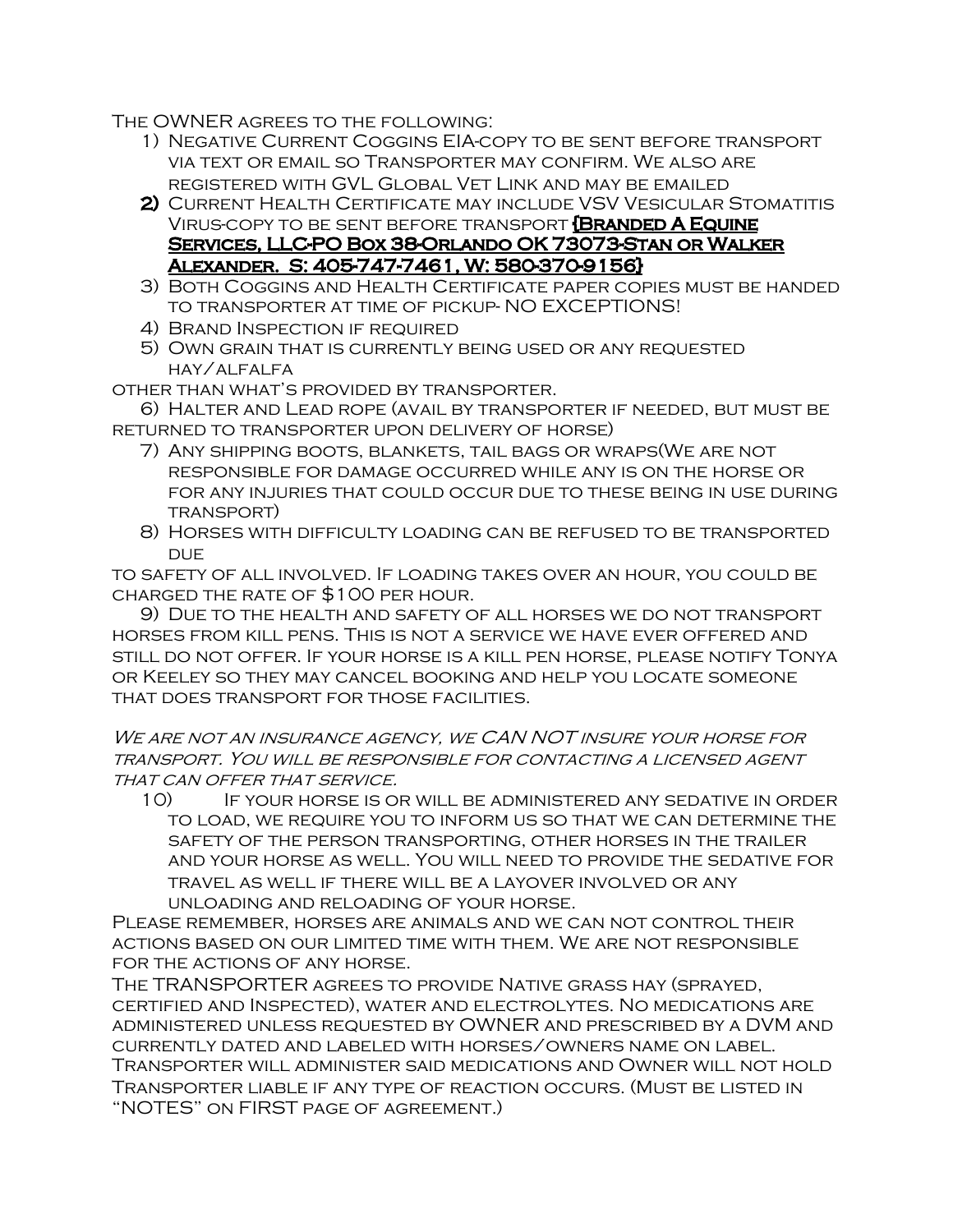#### Said horse and/or horses will be transported from City/State\_\_\_\_\_\_\_\_\_\_\_\_\_\_\_\_\_\_\_\_\_\_\_\_\_\_\_\_\_\_\_\_\_

TO CITY/STATE BY

BRANDED A EQUINE SERVICES, LLC IN THE AMOUNT OF \$

Transporter will communicate with Owner upon request during transport, notify owner within 1 hour of delivery, will call if requested during fuel/water/hay stops.

Once horse(s) are on the trailer, the Transporter Is responsible for said horse(s)unless injury is due to the actions of the horse(s). If injury is due to horse self infliction, the Owner does not hold Transporter liable.When horses arrive at destination, whether upon a boarding or training facility or to land owner, once the horse(s) are no longer on the trailer or if handled by owner, the horse(s) are the full responsibility of the OWNER only. A receiving document must be signed by owner or authorized agent of owner at delivery.

OWNER is aware that TRANSPORTER, Branded A Equine Services, LLC can NOT legally "Insure" any horse(s) transported, that is at the responsibility/expense of the OWNER of the horse(s). All quotes include layover expenses, tolls, hay, shavings and electrolytes. No additional fees will be incurred unless OWNER deems a vet is required in which that will be decided upon OWNER, unless OWNER is unreachable or appears to not to be concerned with the best interest in the horse. Therefore the Transporter will deem the severity and safety of the horse and therefor make the decision for the horse and the OWNER is fully responsible for all costs incurred. The Transporter is not liable for any costs incurred with the vet or recommendations of the vet.

If a horse acquires an illness such as colic, ulcers, self inflicted wounds or injuries, etc, then the Owner will not hold Transporter liable for said illnesses that can incur due to transport. Owner is encouraged to have horse started on any type of supplements to help/prevent any possible illnesses.

### PAYMENT AGREEMENT:

All bookings REQUIRE a minimum of \$250 deposit to secure transport and balance paid in cash upon delivery of horse(s) or as agreed upon with Branded A Equine, LLC beforehand.

# Payment Options:

# Please check your preferred choice of payment

\_\_\*Credit/Debit Card VISA-MC-Discover (a 3.9% fee will be added to amount processed) Please note if you want just the deposit amount or full amount processed

DEPOSIT FULL CONTRACT AMT

\_\_\* Zelle (MUST be paid in full during business hours the day before delivery)

\_\_\* Venmo (MUST be paid in full during business hours the morning of delivery)

\_\_\* Apple Pay (MUST be paid during business hours the morning of delivery)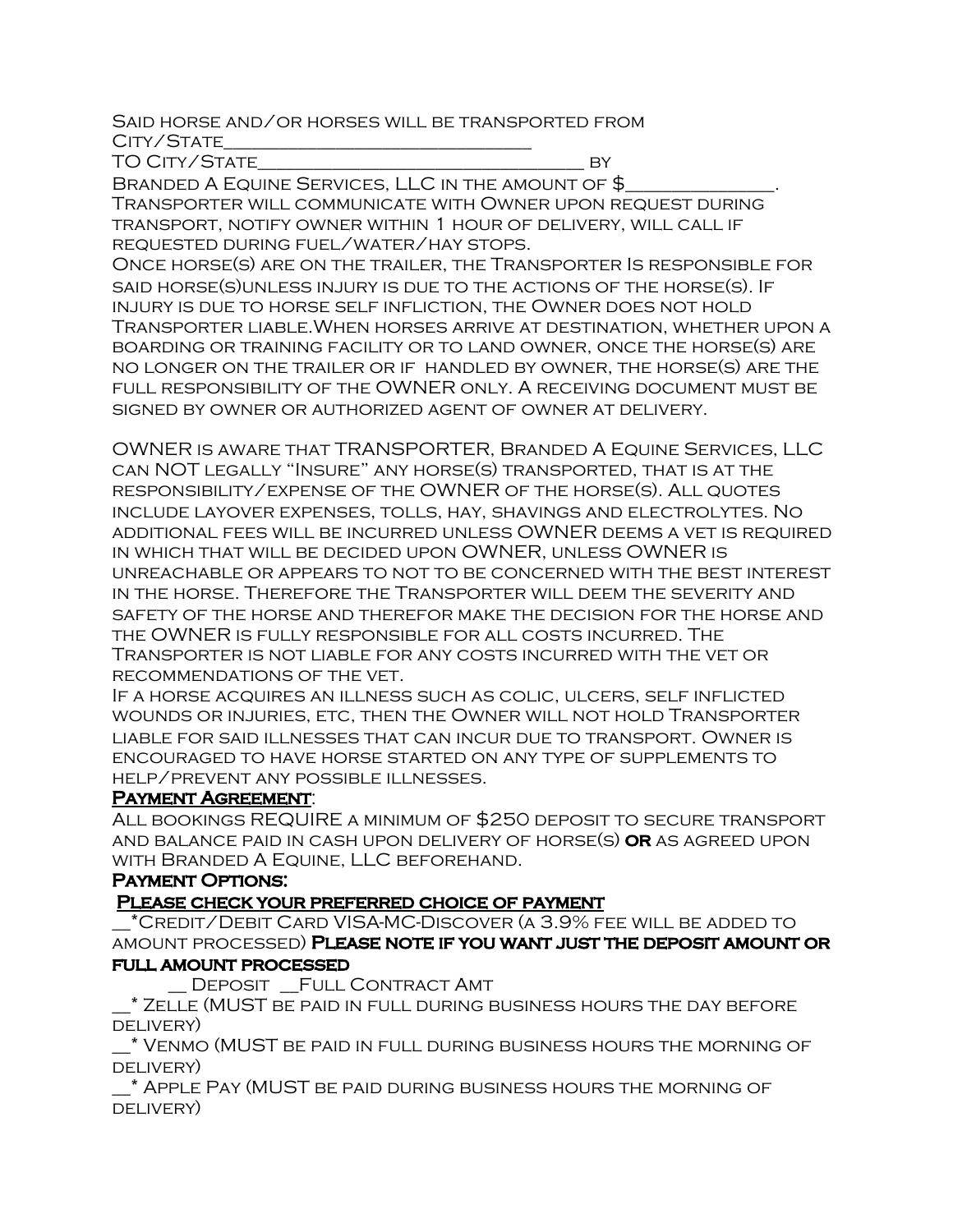\_\_\* COD( Cash on Delivery for balance due ONLY & before horse is unloaded from trailer)

Payments made by Credit or Debit card must be done and cleared Mon-Fri before delivery. Venmo, Zelle or Apple Pay may be made during business hours the morning of delivery to the Transporter delivering or you may pay cash at time of delivery. Horses will not be unloaded until balance payment is received.

Please make arrangements with Tonya or Keeley at time of booking as to preference to paying balance.

Cancellation fee: \$150 & Deposits are non refundable Branded A Equine Services, LLC Is not liable for any other drivers other than Stan or Walker, any recommendations are solely at the discretion of the person/owner that has booked with someone other than Branded A Equine,LLC. This Transport Agreement is ONLY binding between Stan or Walker Alexander and the Person booking transport. Branded A Equine Services, LLC reserves the right to personal jurisdiction in the State of Oklahoma, Logan County.

ENTERED AND AGREED THIS LEAY OF THE LOCAL THIS LOCAL THIS LOCAL THIS LOCAL THIS LOCAL THIS LOCAL THIS LOCAL TH  $\frac{1}{2}$ REPRESENTATIVE FOR BRANDED A EQUINE, LL $\alpha$ 

\_\_\_\_\_\_\_\_\_\_\_\_\_\_\_\_\_\_\_\_\_\_\_\_\_\_\_\_\_\_\_\_\_\_\_\_\_\_\_\_\_\_\_\_\_\_\_\_\_\_\_\_\_\_\_\_\_\_\_\_\_\_\_\_\_\_\_\_\_\_\_\_\_\_\_\_

Owner/Agent for Horses